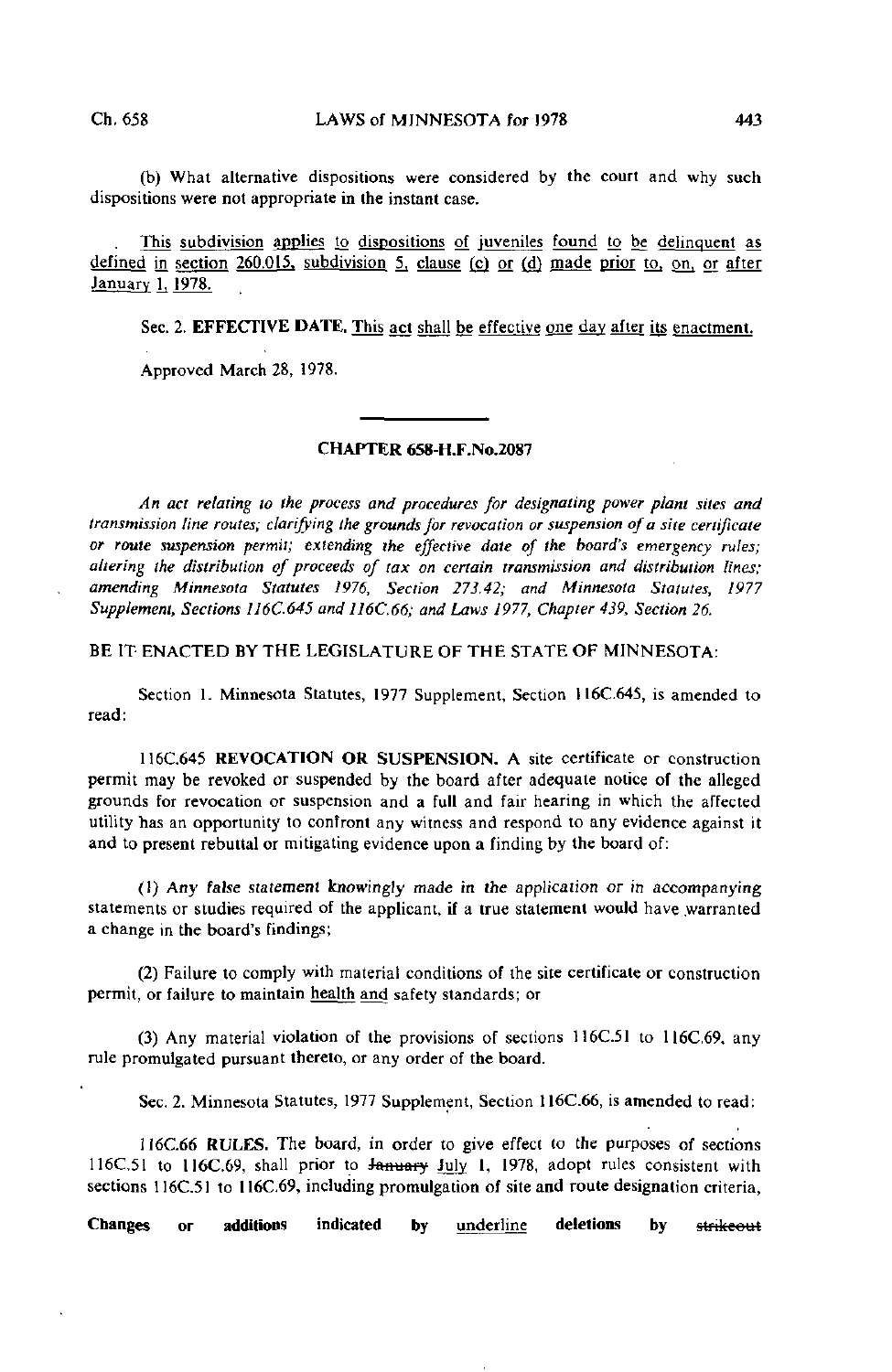the description of the information to be furnished by the utilities, establishment of minimum guidelines for public participation in the development, revision, and enforcement of any rule, plan or program established by the board, procedures for the revocation or suspension of a construction permit or a certificate of site compatibility,.the procedure and timeliness for proposing alternative routes and sites, and route exemption criteria and procedures. No rule adopted by the board shall grant priority to state owned wildlife management areas over agricultural lands in the designation or route avoidance areas. The provisions of chapter 15 shall apply to the appeal of rules adopted by the board to the same extent as it applies to review of rules adopted by any other agency of state government.

The chief hearing examiner shall, prior to January 1, 1978, adopt procedural rules for public hearings relating to the site and route designation process and to the route exemption process. The rules shall attempt to maximize citizen participation in these processes.

Sec. 3. Laws 1977, Chapter 439, Section 26, is amended to read:

Sec. 26. EMERGENCY RULES. The environmental quality board is authorized and directed to promulgate emergency rules pursuant to section 15.0412, subdivision 5, within 90 days of the effective date of this act, concerning the procedures for the revocation or suspension of a construction permit or a certificate of site compatibility and the procedure for designation of a route, including the manner and timeliness of proposing alternative routes, route designation considerations and route exemption criteria and procedures.

The chief hearing examiner is authorized and directed to promulgate emergency rules pursuant to section 15.0412, subdivision 5, within 30 days of the effective date of this act, establishing procedures for public hearings relating to the designation and exemption of routes. The rules shall attempt to maximize citizen participation in the route designation and exemption process.

Any emergency rules authorized by this section to be adopted by the chief hearing examiner shall be effective until either January 1, 1978, or until the board and the chief hearing examiner adopt adopts permanent rules pursuant to chapter 15, whichever occurs first. Any emergency rules authorized by this section to be adopted by the environmental quality board shall be effective until July 1, 1978, or until the board adopts permanent rules pursuant to chapter 15. whichever occurs first.

Sec. 4. Minnesota Statutes 1976, Section 273.42, is amended to read:

273.42 RATE OF TAX; ENTRY AND CERTIFICATION; CREDIT ON PAYMENT. The property set forth in section 273.37, subdivision 2, consisting of transmission lines, and distribution lines not taxed as provided in sections 273.38, 273.40 and 273.41.shall be taxed at the average rate of taxes levied for all purposes throughout the county and shall be entered on the tax lists by the county auditor against the owner thereof and certified to the county treasurer at the same time and in the same manner that other taxes are certified, and, when paid, shall be credited, one-half 35 percent to the

Changes or additions indicated by **underline** deletions by strikeout